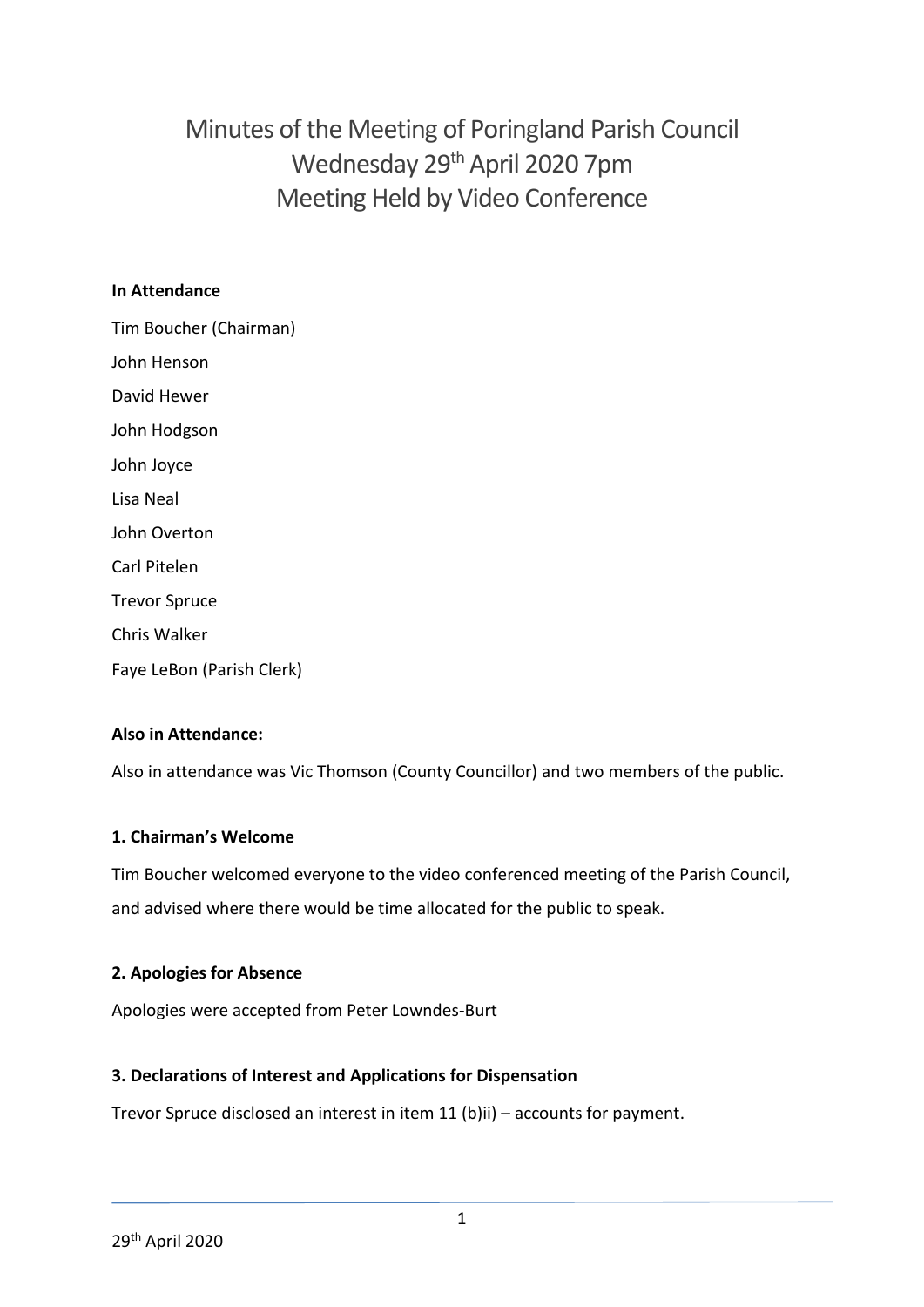Lisa Neal declared an interest in item 9, as a member of South Norfolk Council's planning committee.

# **4. To Agree Minutes of the Meeting Held on 25th March 2020**

Subject to the amendment of Chris Walker's interest in planning application 2019/1593 to a 'related' pecuniary interest, the minutes of the meeting held on 25th March 2020 were agreed after a proposal by John Henson and a second by John Hodgson.

# **5. To Ratify Decisions Made at the Meeting of 25th March 2020**

- a) To Agree Minutes of 26<sup>th</sup> February 2020 subject to typographical amendment
- b) Planning Applications
	- a. 2019/1953 Land South of Burgate Lane. Parish Council strongly objects to application.
	- b. 2020/0337 Single Storey Extension to 30 Upgate. No comment by Parish Council.
	- c. 2020/0409 Changes to Garage at 31 Rectory Lane. Parish Council supports application.
	- d. 2020/0344 Extensions to 19 Rectory Lane. No comment by Parish Council.
	- e. 2020/0439 New Vehicular Access to 18 Rectory Lane. No comment by the Parish Council.
	- f. 2020/0428 Erection of 7ft Fence to 2A Stoke Road. Parish Council recommends refusal.
	- g. 2020/0422 Refurbishment of Telephone Kiosk and Installation of Defibrillator – Parish Council makes no comment as this relates to Parish Council's own application.
- c) To Agree Updated Response to Covid-19 Crisis
- d) Finance
	- a. To Note Bank Reconciliation for February and Agree Accounts for Payment
	- b. To Agree Re-Investment of Hodge Bank Bond
- e) To Agree Community Centre Hire Fees and Treatment of VAT

All items under agenda item 5 were **agreed** en bloc after a proposal from John Henson and a second from John Joyce. Chris Walker abstained due to a related pecuniary interest in planning application 2019/1593.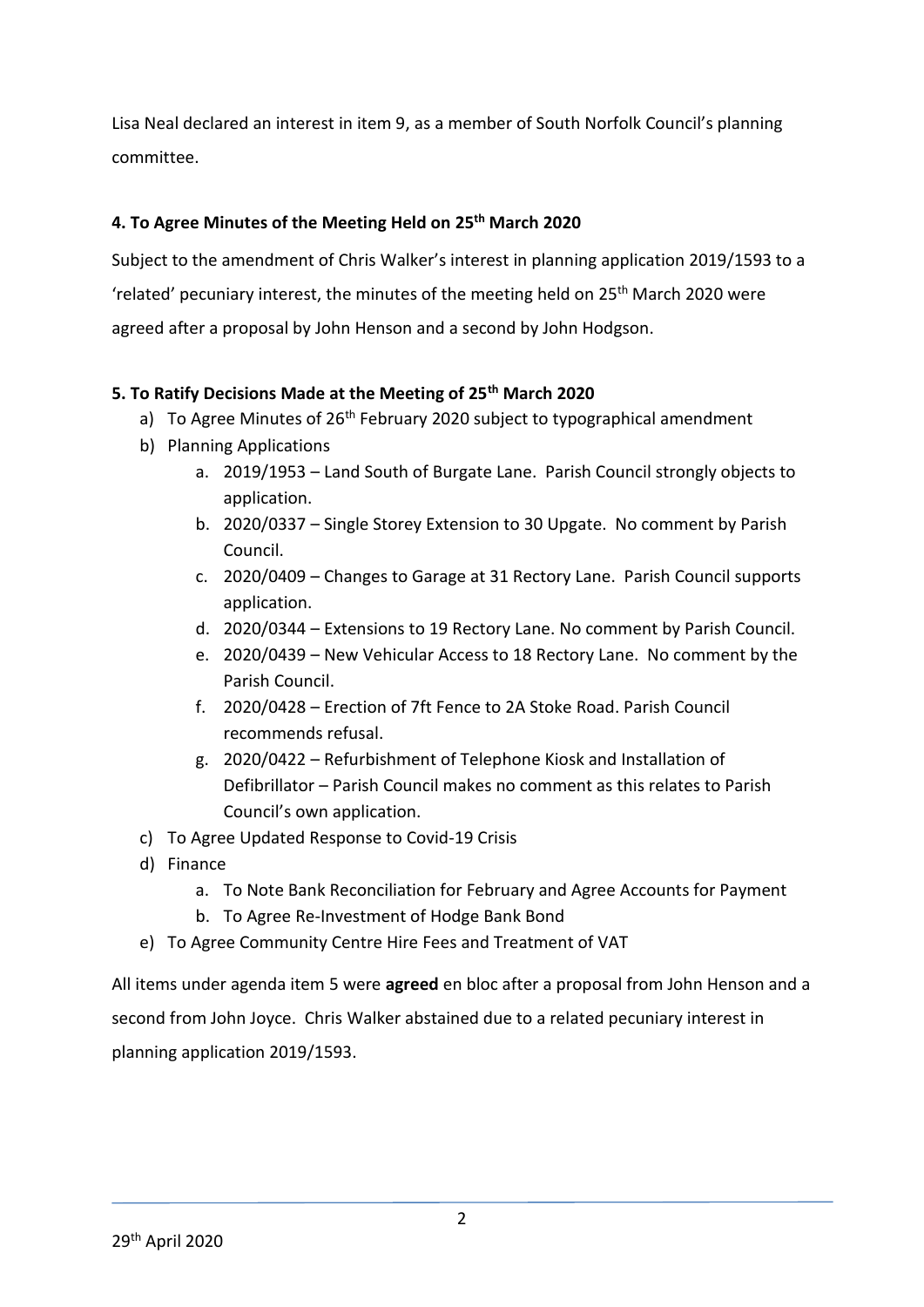#### **6.Matters Arising, Including Clerk's Report**

#### Funding for Permissive Pathways at High Ash Farm

The letter about the risk to permissive rights of way as a result of withdrawal of government funding has been sent to Richard Bacon MP. Mr Bacon's Parliamentary Assistant has advised that the concerns have been raised to DEFRA and a response is awaited from them. It is unlikely to be treated as a priority by government at present, and will be chased when Covid-19 restrictions have been lifted. However, the ongoing situation shows how valued both public and permissive rights of way are. **ONGOING**

#### Police Shed

The contractor was due to commence work on the police shed extension on 20<sup>th</sup> April, but this has been postponed due to the Covid-19 crisis.

Tim Boucher suggested that the contractor be advised that the community centre is currently closed, and therefore when they commence work again the community centre would be a safe working environment. The Clerk is to arrange for this communication.

#### Telephone Box

Men's Shed is now in possession of all the relevant materials for the refurbishment of the telephone box and this will progress when Covid-19 restrictions are lifted. Planning permission has been granted for all works by South Norfolk Council. John Hodgson is in the process of arranging all the defibrillator equipment. **ONGOING**

#### Cyber Security

The purchase of the poringland-pc.gov.uk domain name is now complete and the new email addresses should all be set up and active. Three more email addresses have been arranged to regularise the emails of the community centre staff, as part of the Parish Council. These will be set up when convenient.

#### A146/B1332 Stacking Survey

The survey is now ready to launch, but has been delayed in light of the Covid-19 crisis. There will no significant traffic to measure at present, and the Parish Council risks being

3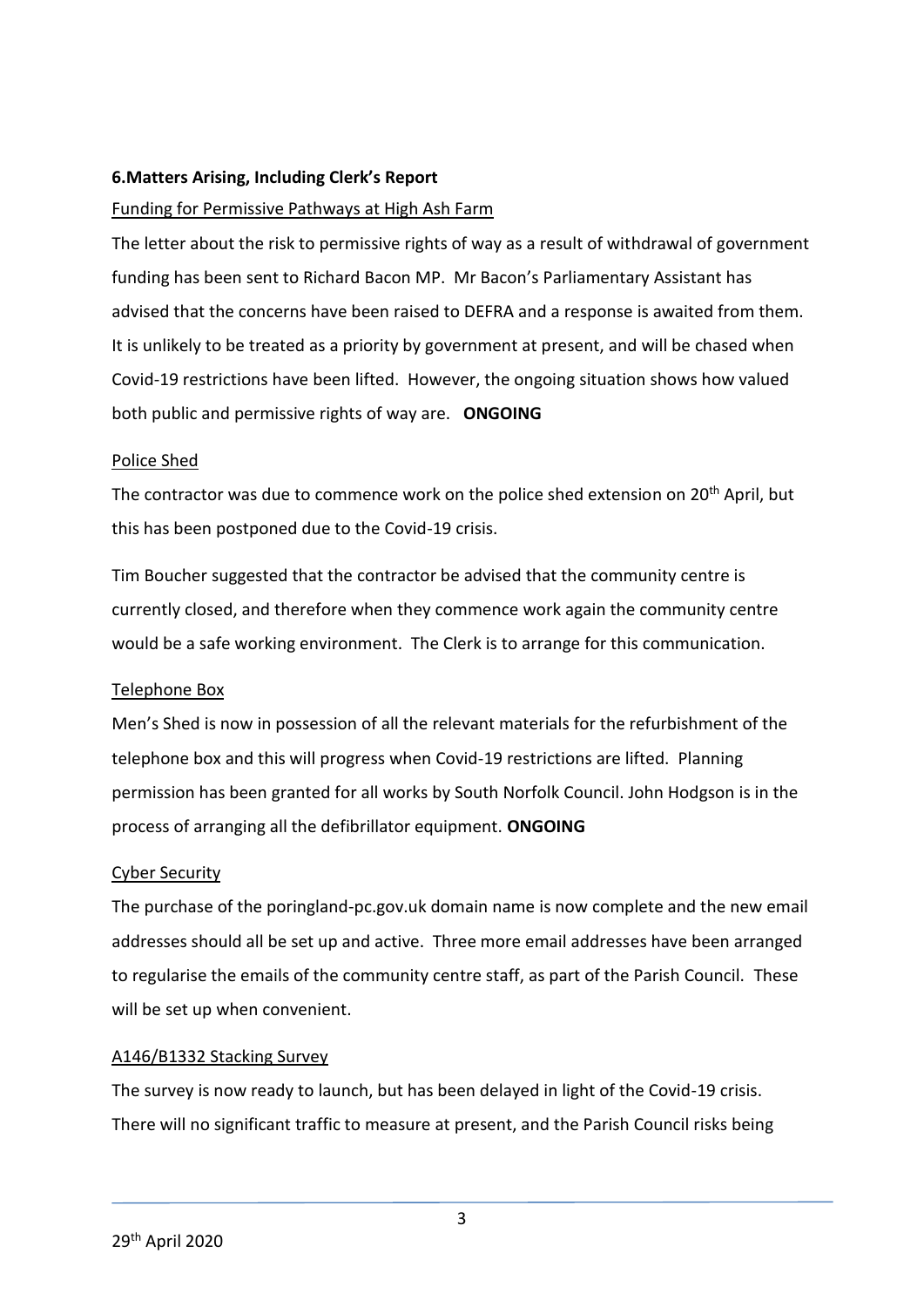seen as insensitive with greater issues to address. The survey can be left in abeyance until a better time for release.

### Dog Bins / Grit Bins

All agreed dog and grit bins have been delivered to site and are awaiting installation.

### Playing Field Drainage Works

These have been instructed and will commence when the ground is able to support the machinery required. Trevor Spruce advised that it is increasingly difficult to obtain the necessary machinery at present.

#### Community Centre Pricing Structure

The new prices have been communicated to hirers. There has been no adverse reaction to this.

# **7. Adjournment for Public Participation, District and County Councillors, and Councillors with any Pecuniary Interests**

It was agreed that standing orders should be suspended.

# a) District Council Report

Cllr Overton reported that Norfolk Homes has agreed to install a barrier along the footpath between Potters Way and Hillside to slow down cyclists. This footpath will be opened imminently.

Lisa Neal reported that there have been drastic changes at South Norfolk Council as a result of Covid-19. Most office staff are now working from home.

Virtual meetings are being attended.

There was no planning meeting in April as clarification was awaited on the new regulations. The first virtual planning meeting will be held on  $6<sup>th</sup>$  May. For this meeting the public will be permitted to watch, but public speaking will only be permitted by written representations. From June the public should be permitted to actively speak in the meeting.

The committee is likely to be reduced from 9 to 5 members to make the meeting easier to manage.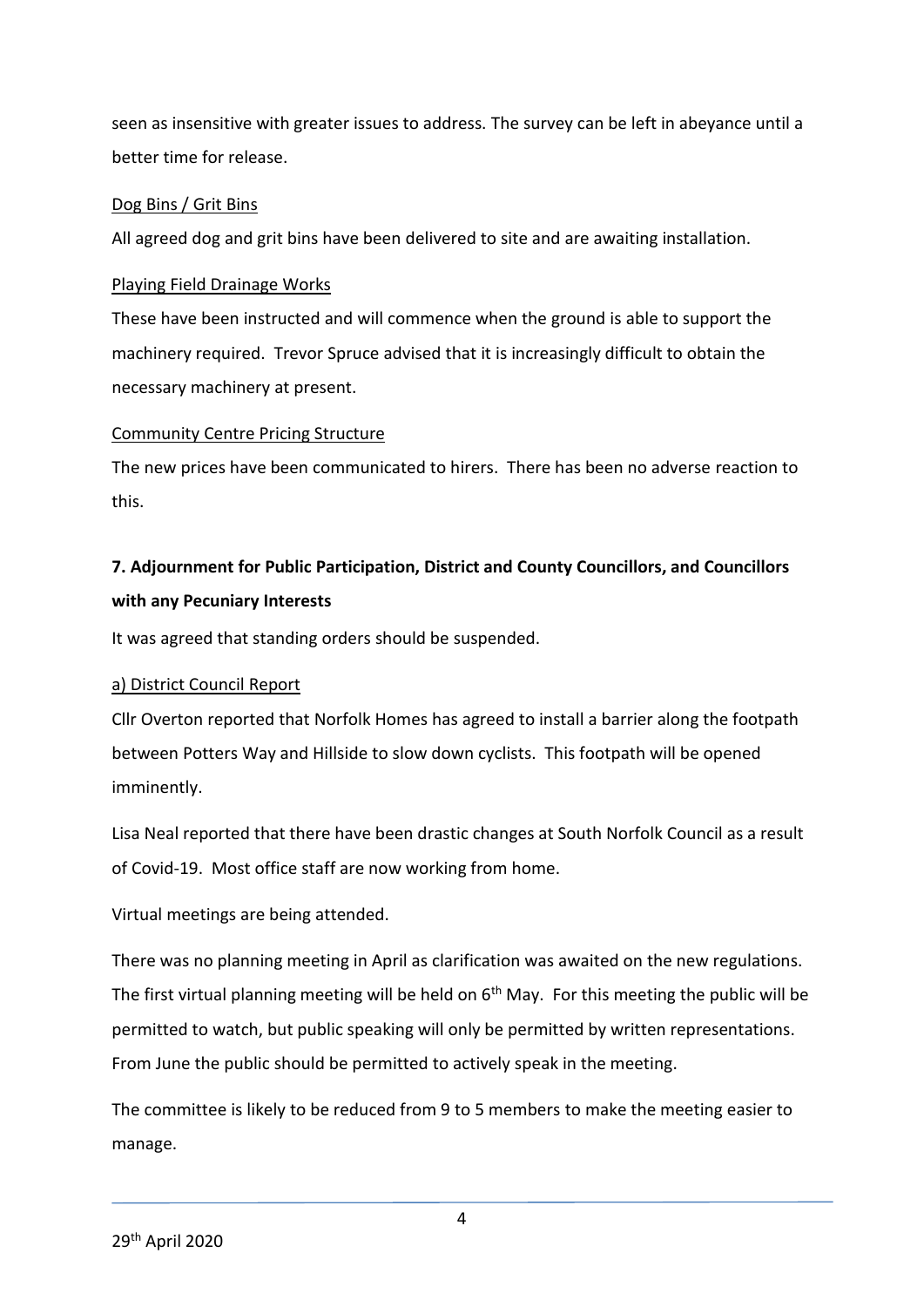As part of economic development, grants totalling £55m have been distributed to businesses in Broadland and South Norfolk, as a result of Covid-19 support grants from central government. Support is then going to be reviewed for economic recovery.

The Help Hub is continuing to support residents, but this was not budgeted for. Cabinet is aware of this and will be drawing up a new budget.

#### b) County Council Report

Vic Thomson reported that Norfolk County Council is responding to the new Coronavirus regulations. Every department at Norfolk County Council has been affected by the pandemic, either by the regulations or by the necessity to socially distance.

Adult and children's services have been most affected by the crisis, however the number of volunteers that come forward to assist vulnerable residents has been very heartening. The vulnerable person list does not only go by health or age of an individual, it also goes by circumstances such as homelessness.

The library services are operating on a virtual basis.

Road repairs and verge cutting are being done by the highways department, but they are being done by social distancing.

Norfolk County Council has been asked to make plans to open the recycling centres, but it was stressed that this needs to be a coordinated plan with neighbouring counties to reduce the risk of excessive travelling.

The boundary changes for the Norfolk County Council wards, which were being consulted upon, may not happen until 2025 due to the Covid-19 restrictions.

Planning application 2019/1593 (98 dwellings on Burgate Lane) had been refused.

#### *Vic Thomson Left the Meeting*

#### c) Public Participation

A member of the public asked whether the Parish Council had considered allowing members of the public to access the meeting remotely, on a permanent basis. Tim Boucher advised that there had been discussions to this effect and it would be good for inclusion.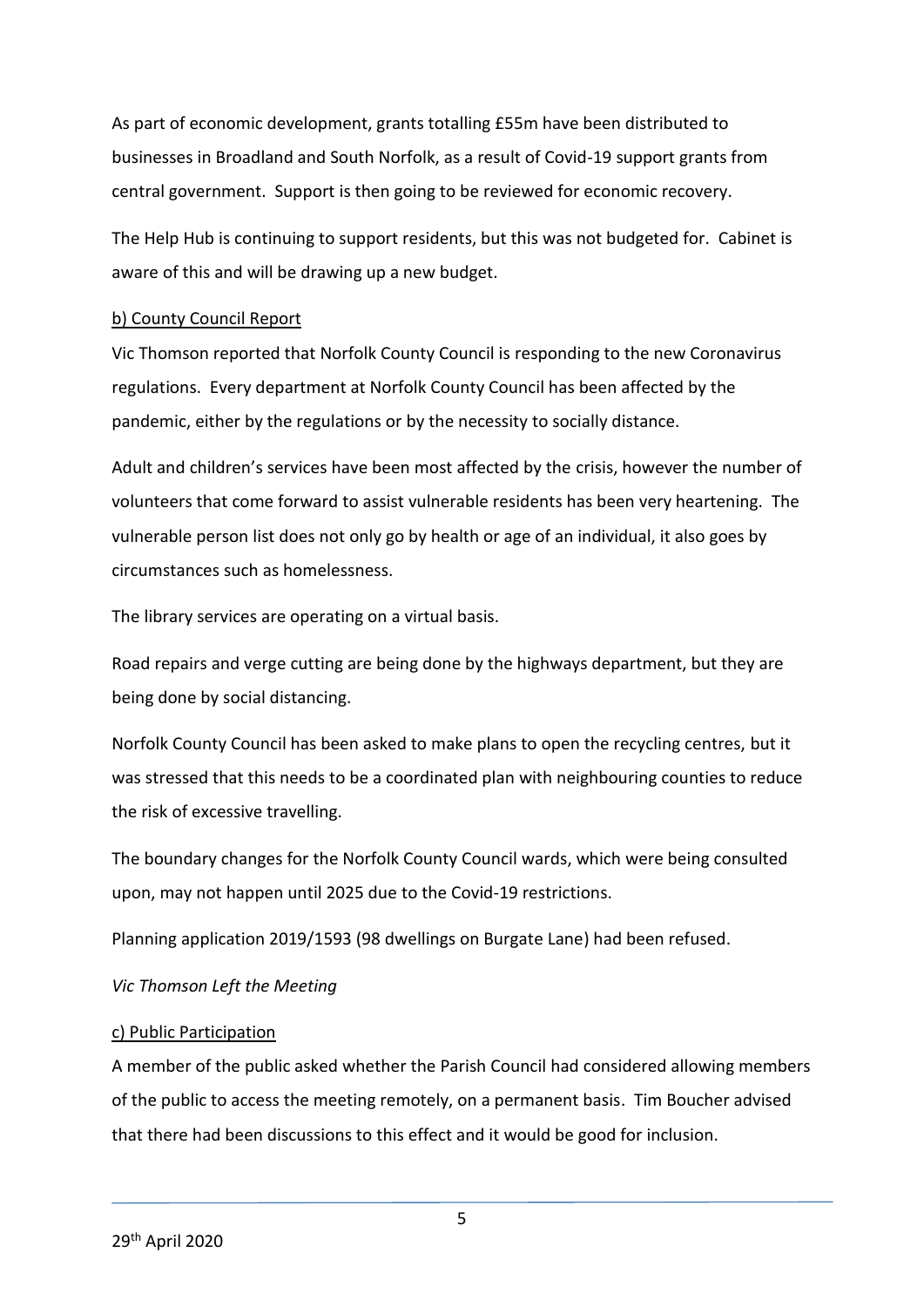Lisa Neal advised that even at District level, similar conversations were being held.

The Clerk is to publicise the next remote Parish Council meeting more broadly.

*Standing orders were reinstated.* 

#### **8. Consultations and Correspondence**

#### a. To Consider Nominations for the Norfolk Biodiversity Awards

John Hodgson will see if there are any suitable nominees from the Kingfisher Club. John Overton will get the secretary of Poringland Lakes to contact the Clerk with any nominees.

The Clerk is to publicise the awards.

### b. To Consider Proposals for use of Bowling Green and Pavilion

Three proposed uses had been put before the Parish Council.

i) To try to continue using the area as a bowing green.

Quotes had been received from the grounds maintenance contractor to bring the area back into a condition suitable for bowling and then maintain it to this standard. Concerns were raised by the Parish Council over the cost of this and the feasibility of bowls being able to restart due to the current Covid-19 restrictions.

ii) To hire out the area to an interested party for the purpose of dog training. John Overton reminded the meeting that there was a legal byelaw in this area prevent dogs from being on the Trust's property.

Concerns were raised about trying to keep the area clean from dog waste. It was acknowledged that professional dog trainers are very likely to keep the area clean, but to make enough money to justify the upkeep of the area it would have to be opened up for other people for similar purposes. Less responsible dog owners would make the area unmanageable.

iii) To consider a Men's Shed in this area instead of on the Community Land Project This option was favoured by councillors, however there are restrictions which may prevent this. The clerk is to make enquiries about the following:

 Enquire with Fields in Trust as to whether they would be in agreement about erecting a structure on this land. This structure would create a strong social benefit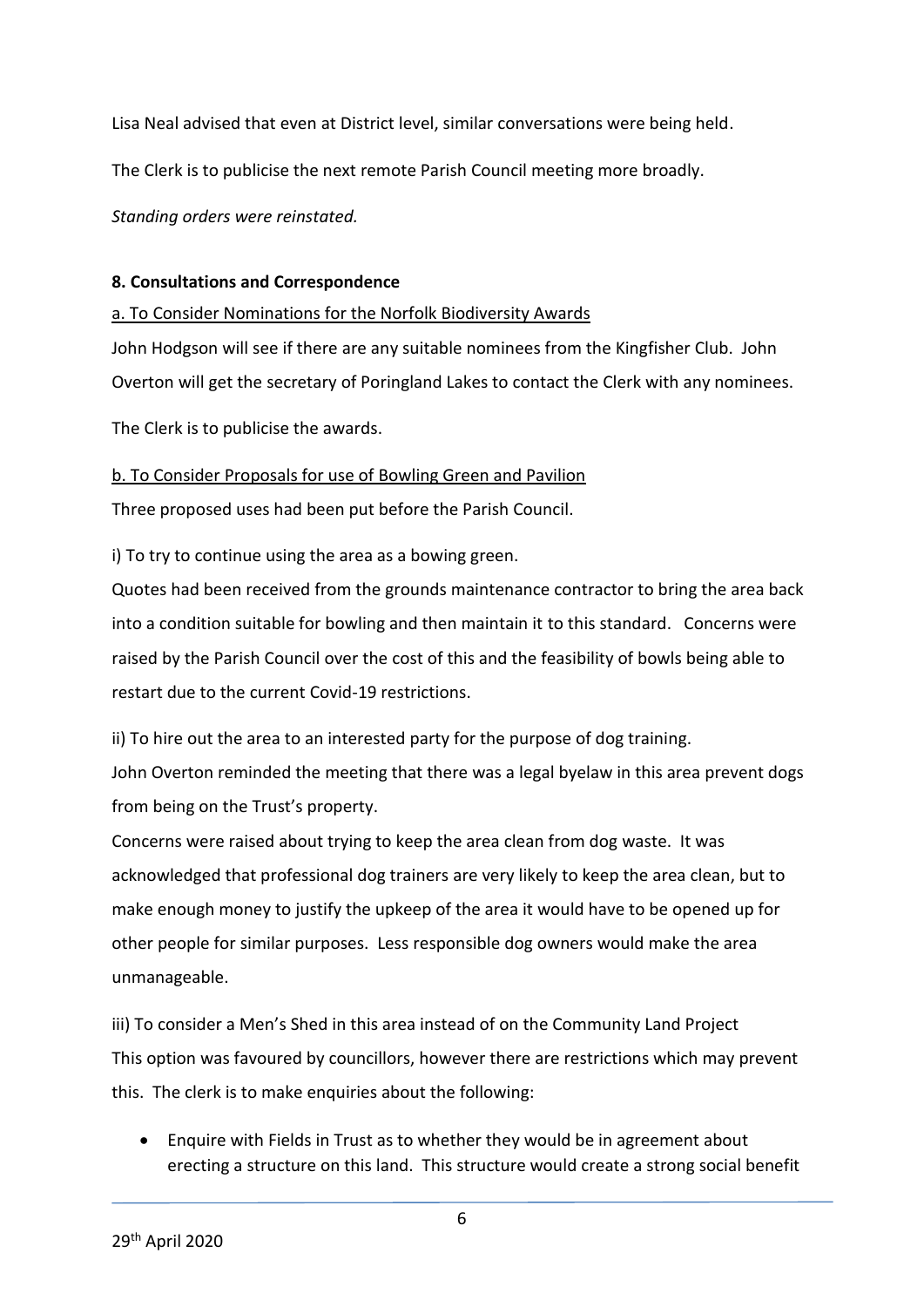to the community. In addition to this, the Parish Council would be creating more green open space to the community by the opening of the Community Land Project.

 To make enquiries of Norfolk Homes to ensure that this does not cause any problems with the Community Land Project transfer, as the Men's Shed was part of the original deal. The £10,000 due to the Men's Shed as part of the land transfer should also be retained and not withheld by Norfolk Homes.

*Lisa Neal withdrew from the meeting.* 

### **9. Planning**

### a. To Consider Applications Received

# *i. 2020/0555 – 14 Malten Close – Erection of Side Extension, including Loft Conversion with Dormer Window. Removal of Chimney*

Trevor Spruce presented this application. He proposed that the council make no comment on this application, seconded by Chris Walker and carried.

# *ii. 2020/0606 – 4 Church Close – Porch Replacement to Front of Dwelling*

John Joyce presented this application. He proposed that the council make no comment on this application, seconded by John Henson and carried.

*iii. 2019/2498 – Land West of 6 Caistor Lane – Proposed Dwelling – AMENDED APPLICATION* Chris Walker proposed that the Parish Council maintains its objection to this application, based upon the following:

- The amended application has done nothing to address the fact that the development would result in the loss of the vehicular turning area of no6 Caistor Lane, meaning that vehicles would have to either access or egress the property in reverse gear. This would be onto the busy Caistor Lane, close to the junction with the main B1332.
- The amended application still results in the loss of amenity to No6 Caistor Lane.
- There are still no suitable proposals for surface water drainage.
- There is now no bin storage for No6. Caistor Lane, which would result in the loss of car parking space.

Seconded by John Henson and carried.

#### *Lisa Neal Re-Joined the Meeting*

#### b. To Note Planning Decisions

The following decisions were noted: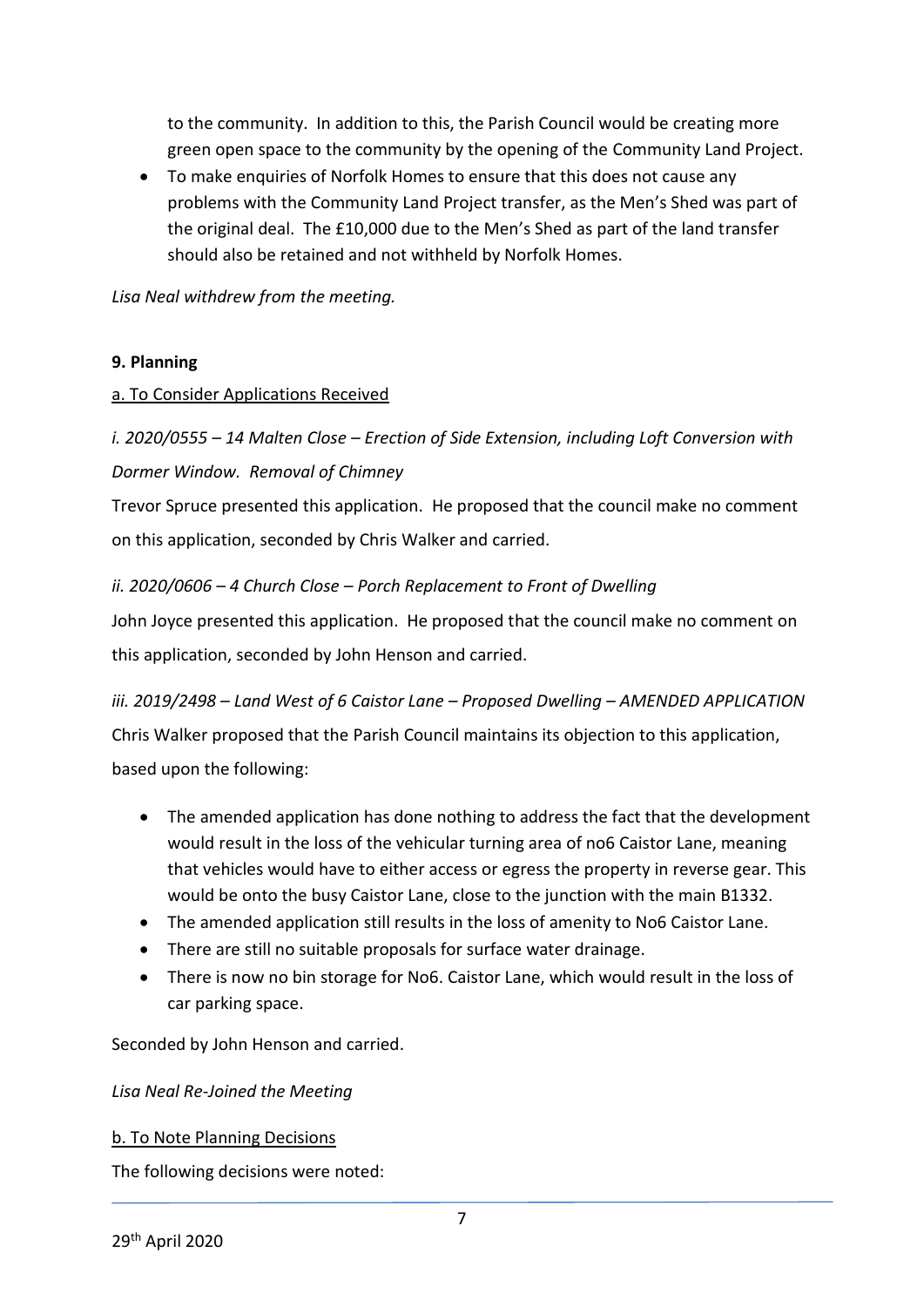i)2020/0344 – 19 Rectory Lane – Erection of single storey side and rear extensions –

## **APPROVAL WITH CONDITIONS**

ii)2020/0337 – 30 Upgate - Erection of single storey rear extension with associated works –

### **APPROVAL WITH CONDITIONS**

iii)2020/0417 – Cabin 1, Norwich Road (NON MATERIAL AMENDMENT) 2018/2480 - change to roofing material and raise ridge height by 400mm **APPROVAL NO CONDITIONS** iv)2019/2542 – Land to the East of Rectory Lane – Proposed Dwelling with Garage and Access – **REFUSAL**

v)2020/0409 – 31 Rectory Lane – Re-roofing and Extension to Existing Garage – **APPROVAL WITH CONDITIONS**

vi)2020/0442 – Telephone Kiosk, The Street – Refurbishment and Installation of Defibrillator

### – **APPROVAL WITH CONDITIONS**

vii) 2020/0459 – Land North of Shotesham Road – (NON MATERIAL AMENDMENT) 2014/0319 - Design and house type changes for Area D. **APPROVAL NO CONDITIONS** viii)2019/1940 – Land to the East of Overtons Way – **APPEAL DISMISSED** ix)2020/0439 – 18 Rectory Lane - New vehicular access to create in/out driveway –

#### **APPROVAL WITH CONDITIONS**

#### **10. Covid-19**

# a) To Receive Parish Council Update on Covid-19 Crisis

With regards to the community centre, all scheduled hire has been cancelled up to 9<sup>th</sup> May. There was one private event scheduled in May  $(24<sup>th</sup>)$  which the hirer has cancelled. The community centre manager has cancelled the craft fair on 30<sup>th</sup> May and refunds are being processed.

The community centre manager had put forward a proposal for short dated stock which is likely to go out of date due to the bar being closed. The Parish Council requested further details on the type and quantity of stock. This will be deferred to the next meeting.

Consideration was given to the continuance of the village fete on  $11<sup>th</sup>$  July. Concerns were raised about being unable to police social distancing and many vulnerable people still being in isolation and therefore excluded from the event. It was agreed to cancel the event after a proposal from John Hodgson and a second from Chris Walker.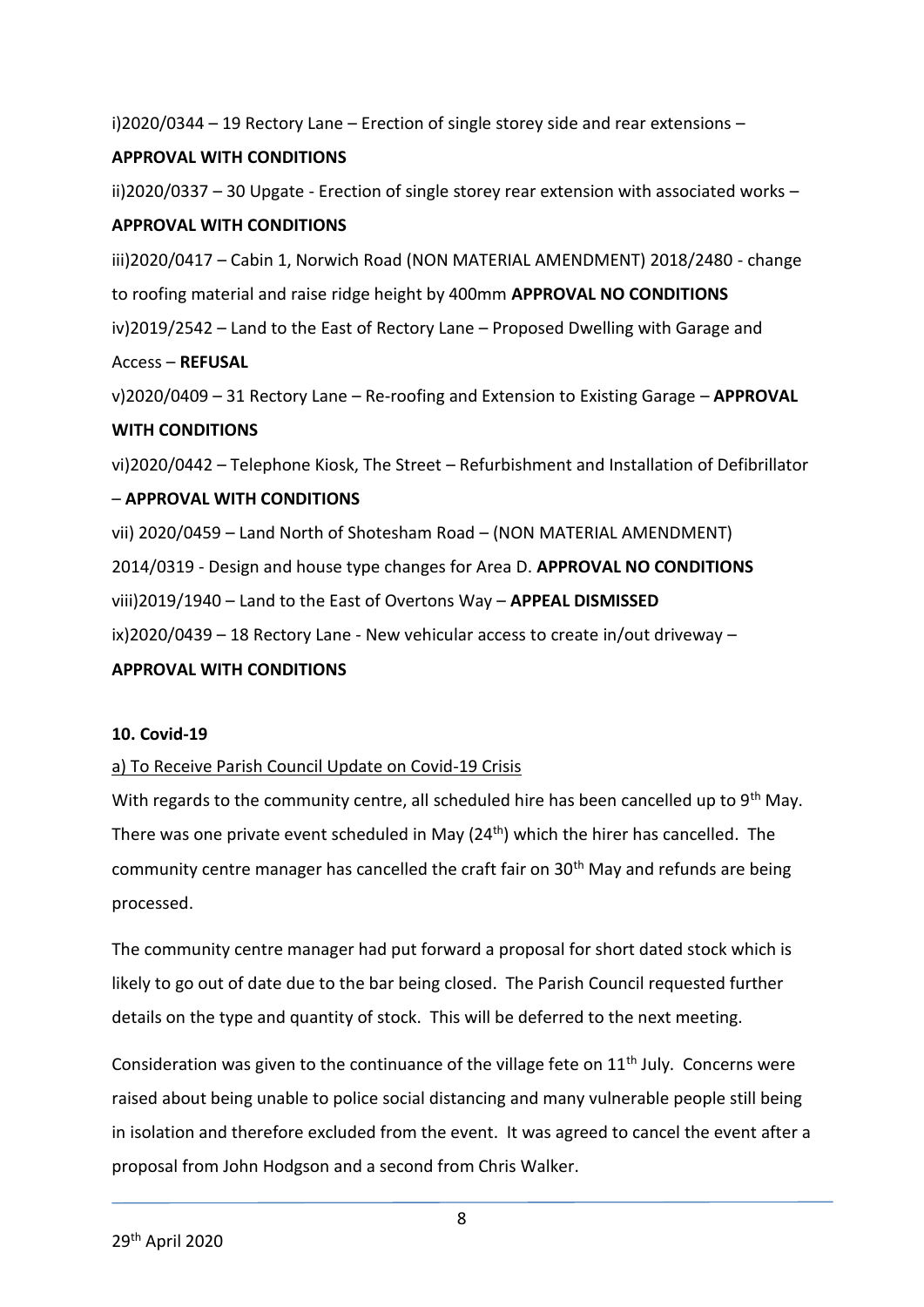#### *Lisa Neal Left the Meeting*

From the perspective of parish assets, the playgrounds remain closed as a result of government regulations but the open spaces remain accessible to allow people to exercise. The cemetery has been opened as a result of clarification of government guidance.

The Clerk queried whether the community woodland car park should be reopened as a result of the government relaxing rules on travelling for exercise. It was agreed that the Parish Council should stay consistent with South Norfolk Council's stance on Poringland Woods and the car park should remain closed.

Trevor Spruce will arrange to tie back the gate for the cemetery to avoid people having to touch it.

#### b) To Acknowledge Receipt of Covid-19 Business Support Grant

The Parish Council has received 3 grants of £10,000 in the form of Covid-19 small business support grants. These are each to support the community centre, the football pavilion and the bowls pavilion. It was agreed after a proposal from John Henson and a second from Chris Walker to retain the money for the football and bowls pavilion in the Parish Council account, but ensure it is ring fenced.

#### c) To Consider Public Communication to Encourage Seeking of Assistance

The Clerk reported that £1,000 has been received from the Norfolk Community Foundation to allow for the local assistance in the Covid-19 crisis. The grant application submitted proposed that the money should be spent on a Parish Council communication to all households to encourage the seeking of assistance during the Covid-19 crisis, the purchase of PPE for use by volunteers assisting vulnerable people during this period, and a small expenses fund, also for use by volunteers.

Tim Boucher advised that he and the Clerk had previously spoken about the communication and had agreed to expand it to include wellbeing activities for both adults and children. A link will be added to point residents towards the Parish Council website where links to additional support services can be found.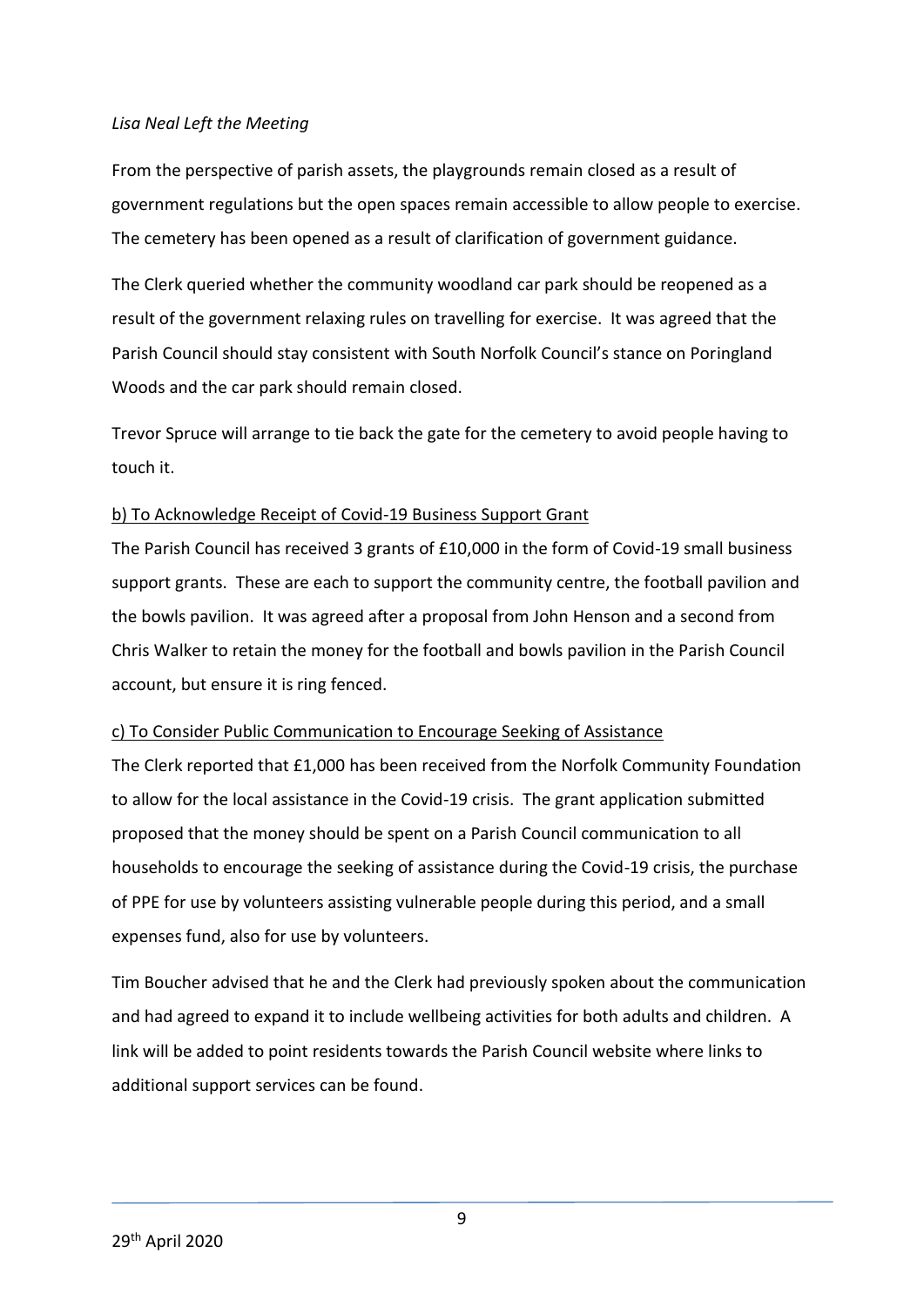It was clarified that the communication is not trying to supersede the existing work being done by the Good Neighbours Scheme, merely trying to encourage vulnerable people who are not aware of the assistance they can receive, to make contact.

It was agreed to proceed with this communication, subject to the amendments agreed by Tim Boucher and the Clerk.

#### **11. Finance**

#### a) To Receive Receipts, Payments and Bank Reconciliation for March 2020

The receipts, payments and bank reconciliation for March 2020 were noted by council.

Chris Walker queried the bank balances on the bank reconciliation did not reflect all the bonds held by the council. The Clerk advised that for accounting purposes, any bond over two years old was deemed as a fixed asset rather than a cash balance and these bonds would be found on the asset register.

#### b) Accounts for Payment

#### *i) To Agree Accounts for Payment*

Chris Walker proposed that the following accounts for payment be accepted, seconded by John Hodgson and carried.

| Payee                       | <b>Description</b>              | <b>Amount</b> |
|-----------------------------|---------------------------------|---------------|
|                             | <b>Staff Salaries</b>           | £6,772.37     |
| <b>HMRC</b>                 | PAYE & NIC                      | £2,345.00     |
| <b>Norfolk Pension Fund</b> | <b>Pension Contributions</b>    | £2,522.90     |
| L Gooderham                 | Mileage                         | £10.40        |
| Microshade                  | Hosted IT                       | £255.60       |
| <b>Norfolk Copiers</b>      | <b>Copier Printing</b>          | £37.37        |
| <b>Norfolk Copiers</b>      | <b>Quarterly Hire of Copier</b> | £172.76       |
| <b>BT</b>                   | Landline and Broadband          | £99.98        |
| Ian Smith Group             | <b>Stationery and Stamps</b>    | £131.33       |
| <b>SLCC</b>                 | <b>Professional Fees</b>        | £281.00       |
| <b>Total Gas and Power</b>  | Electricity                     | £760.73       |
| <b>ESPO</b>                 | Gas                             | £201.76       |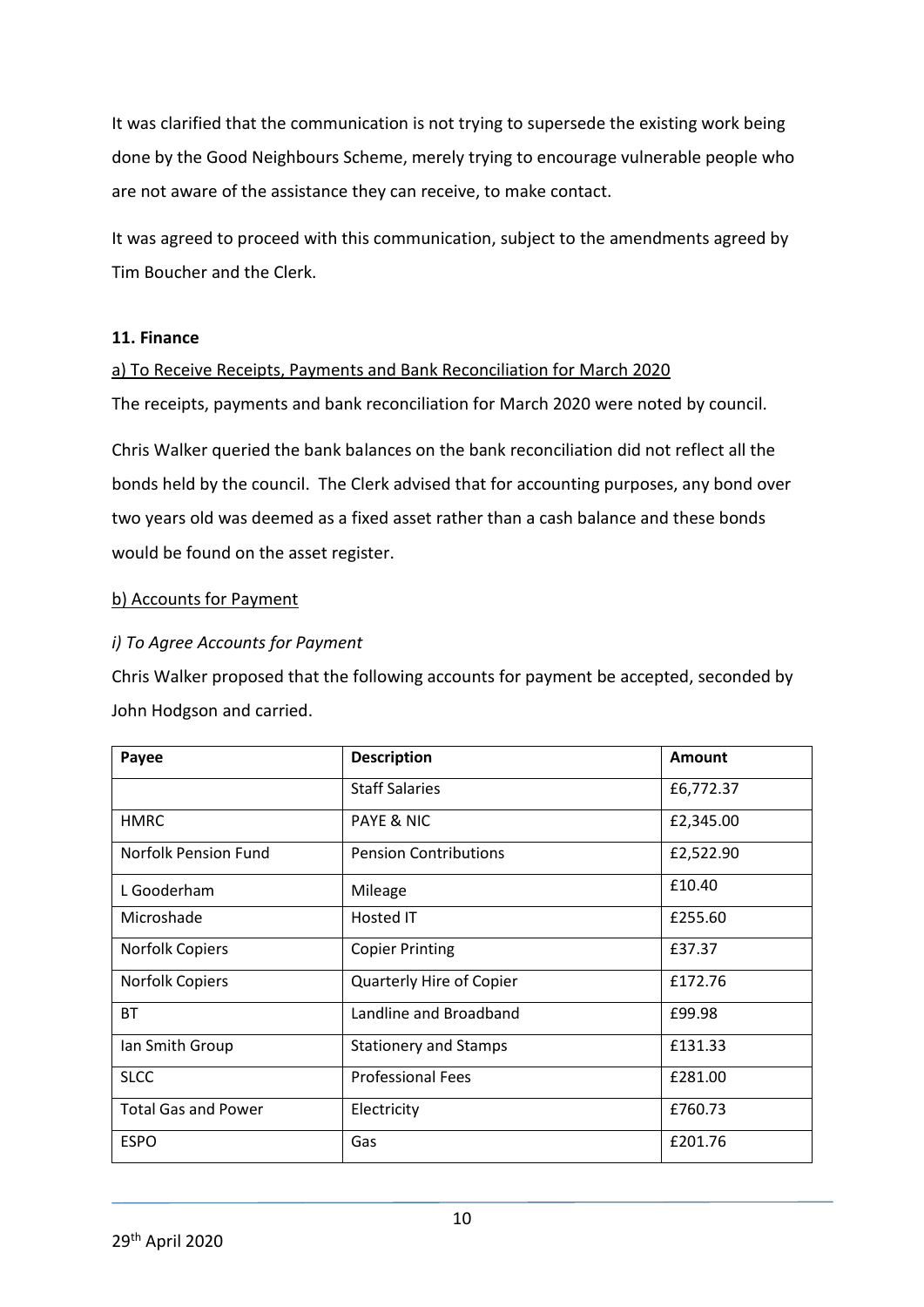| Payee                        | <b>Description</b>                            | Amount     |
|------------------------------|-----------------------------------------------|------------|
| Worldpay                     | <b>Card Charges</b>                           | £1.19      |
| <b>Office Water Supplies</b> | Hire of Water Cooler                          | £85.80     |
| <b>Hollinger Print</b>       | <b>Promotional Flyers</b>                     | £35.00     |
| Hugh Crane                   | <b>Cleaning Consumables</b>                   | £367.75    |
| <b>Martin Dawes</b>          | <b>Staining of Exterior Boards</b>            | £230.00    |
| Veolia                       | Waste Removal                                 | £75.58     |
| <b>Parker Planning</b>       | Neighbourhood Plan Professional Fees          | £1,080.00  |
| Vortex                       | <b>Grounds Maintenance</b>                    | £519.99    |
| Garden Guardian              | Grounds Maintenance                           | £344.10    |
| <b>CGM</b>                   | <b>Grounds Maintenance of Memorial Garden</b> | £159.08    |
| Barclaycard                  | Bar Stock/Events/Maintenance                  | £728.58    |
| Names Withheld               | Community centre Hire Refunds (Covid19)       | £156.50    |
|                              |                                               | £17,374.77 |

Payments to CGM for grounds maintenance of the cemetery was withheld until the damaged grass is remediated.

Trevor Spruce and John Hodgson will authorise these payments

*Trevor Spruce Disconnected from the Meeting*

*ii) To Agree Accounts for Payment (Councillors with Pecuniary Interests)*

John Hodgson proposed that the following account for payment be accepted, seconded by David Hewer and carried.

| Payee             | <b>Description</b>      | Amount |
|-------------------|-------------------------|--------|
| Spruce Landscapes | Padlocks for play areas | £72.00 |
|                   |                         | £72.00 |

*Trevor Spruce Re-joined the Meeting*

c) To Receive Update on Fidelity Investment

Correspondence from Fidelity was circulated to councillors. This was noted. The Clerk reported that several of the Parish Council's banks had advised that the interest rate on the Parish Council's accounts would be going down significantly.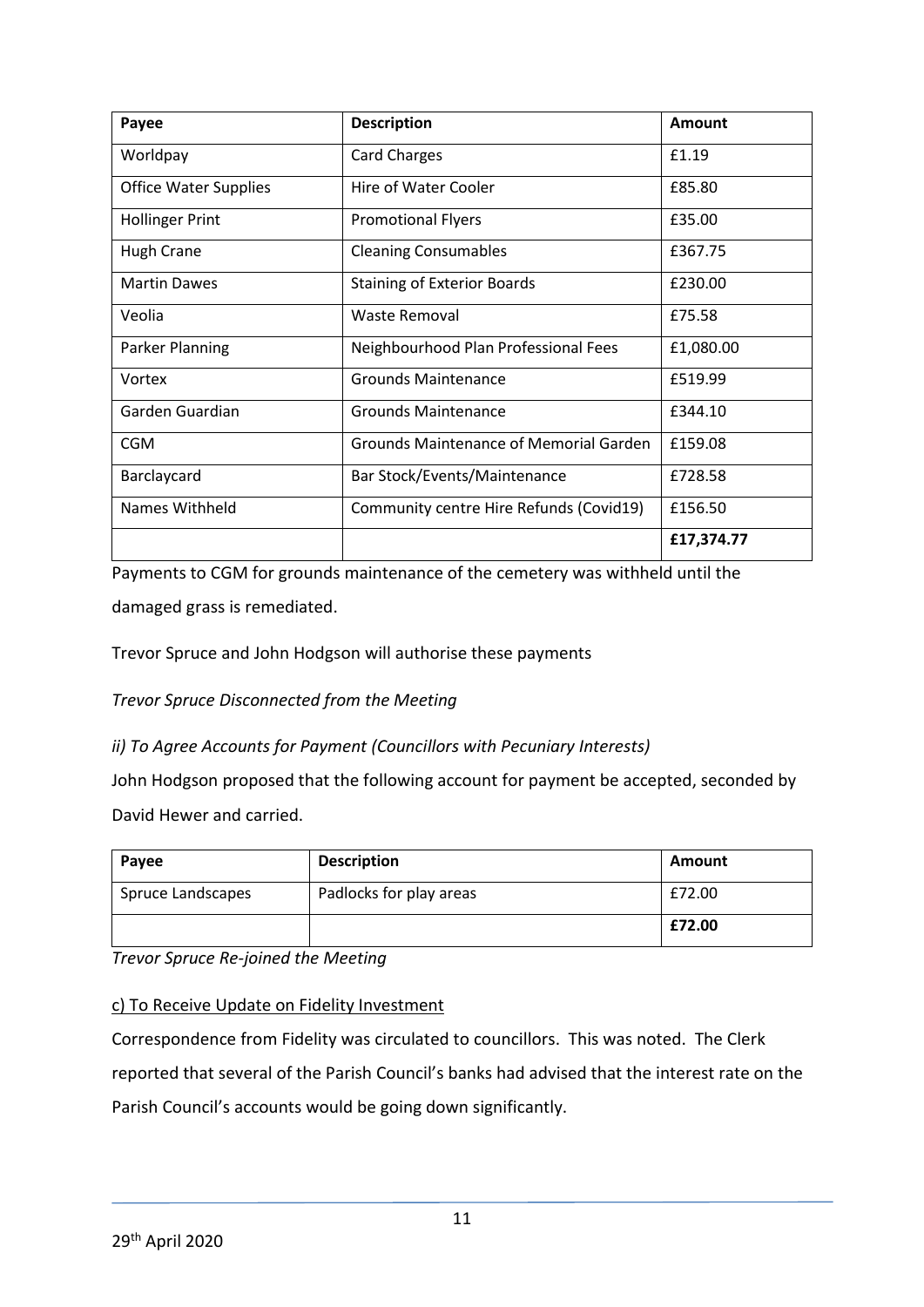### d) To Receive Fourth Quarter Budget Monitor

The budget monitor had been circulated to councillors and the contents were noted.

#### **12. To Agree Parish Council Risk Assessments**

Discussions occurred as to what additional checks would be required prior to the community buildings being reopened.

Trevor Spruce proposed that the risk assessments are accepted, seconded by John Henson and carried.

#### **13. Committee and Advisory Group Reports**

#### a) Neighbourhood Plan Committee

It was reported that it is still the intention of South Norfolk Council to consider the Poringland Neighbourhood Plan at the Cabinet meeting in 15<sup>th</sup> June. At this meeting, it is hoped that the following will be agreed:

- Agreement of examiner's recommendations for the Neighbourhood Plan, except policy 2
- To agree Policy 2 and consider whether this sole policy should be subject to consultation.
- If consultation is required, this will be a Regulation 16 consultation and thus generated by South Norfolk Council

Under the new Coronavirus regulations, a referendum cannot be held prior to  $6<sup>th</sup>$  May 2021. However, under new guidance, Neighbourhood Plans awaiting referendum should be given 'significant weight' by Local Planning Authorities, when planning decisions are being made.

#### b) To Receive Update on the Community Land Project / Community Woodland

It was reported that the health and safety works have commenced on the community woodland. There had been contention over the works taking place in nesting season, however checks were made to the trees prior to work commencing. This was done visually and by use of thermal imaging technology.